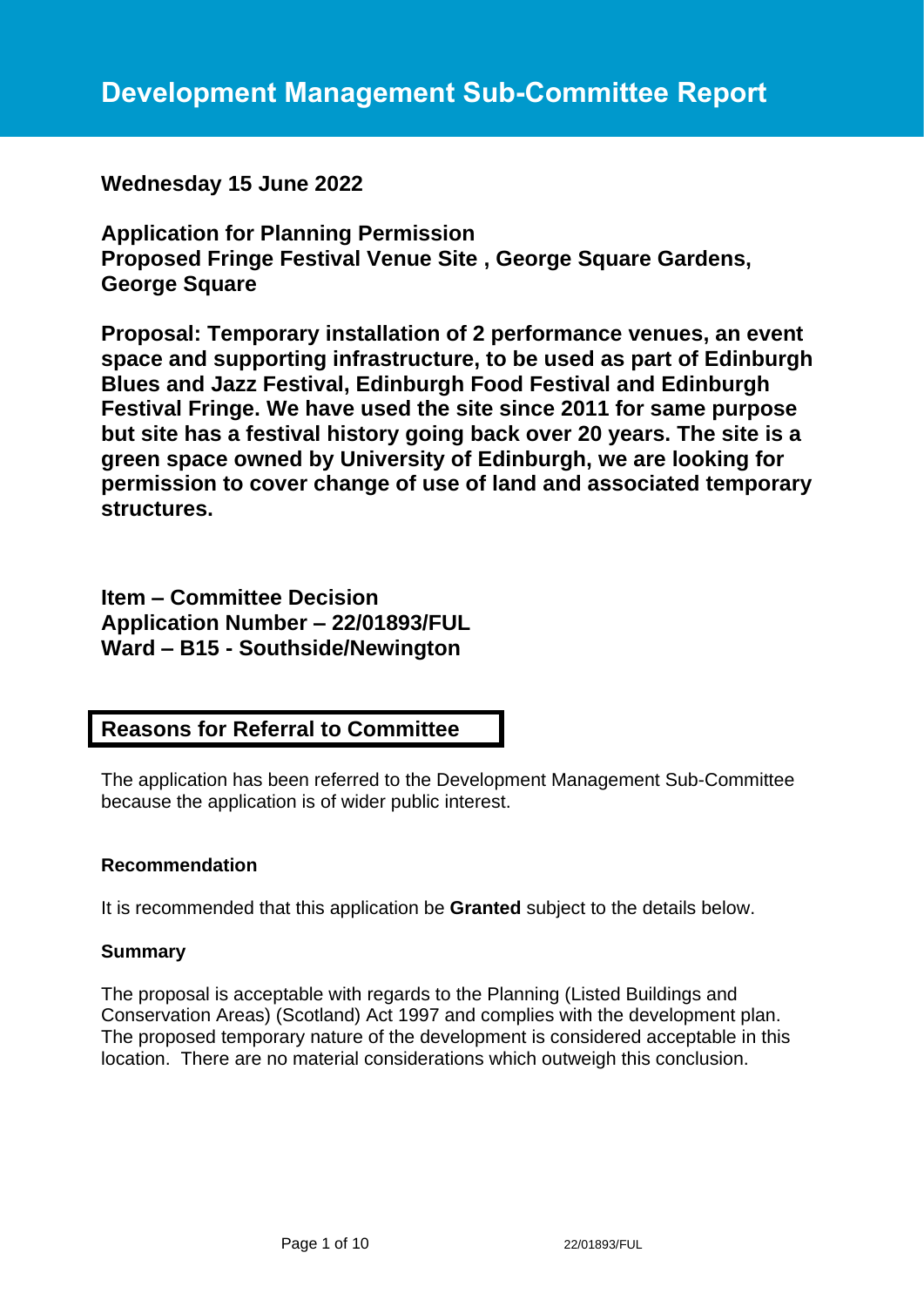# **SECTION A – Application Background**

### **Site Description**

The application site is an area of open space located at the eastern end of George Square. The site is privately owned and publicly accessible under agreement with the owner, Edinburgh University. The area of open space is bounded by a road on the western, northern and part eastern side with a pedestrianised route to the east and southern boundaries.

The site is within the heart of the University of Edinburgh Campus with the majority of the buildings bordering the square in the ownership of Edinburgh University.

A number of the surrounding buildings are listed with the key ones identified as:

- − Edinburgh University Library A listed LB Ref 50191 Listed 17 January 2006.
- − 55 60 George Street A listed LB Ref 28824 Listed 14 December 1970; and
- − 16 29 George Street A listed LB Ref 28810 Listed 14 December 1970.

The site is located within the South Side Conservation Area and outwith but adjacent to the boundary of the Old and New Towns of Edinburgh World Heritage Site.

#### **Description of the Proposal**

The proposal seeks to create a Festival Hub with two main temporary tent performance venues, the Spiegeltent (500 capacity) and Piccolo (192 capacity) and supporting infrastructure. The Festival Hub will be supported by various food and drink stalls, bar and the provision of public toilets.

The site is proposed to be operational between 15 July - 29 August 2022, 1000-0100 (later on weekends subject to Licensing). The full proposal seeks consent for a period of three years over a similar time period.

The proposals would support the following events:

- − Edinburgh International Jazz and Blues Festival, 15 July 24 July 2022;
- − Edinburgh Food Festival, 22 July 2 August 2022;
- − Edinburgh Festival Fringe, 3 August 29 August 2022.

### **Supporting Information**

The application submitted the following supporting information, which is available to view on the Planning and Building Standards Online Services:

- − Standard Operating Procedures General Guidelines and Information;
- − Statement of Intent for Installation and
- − Summary of Overview of Operations.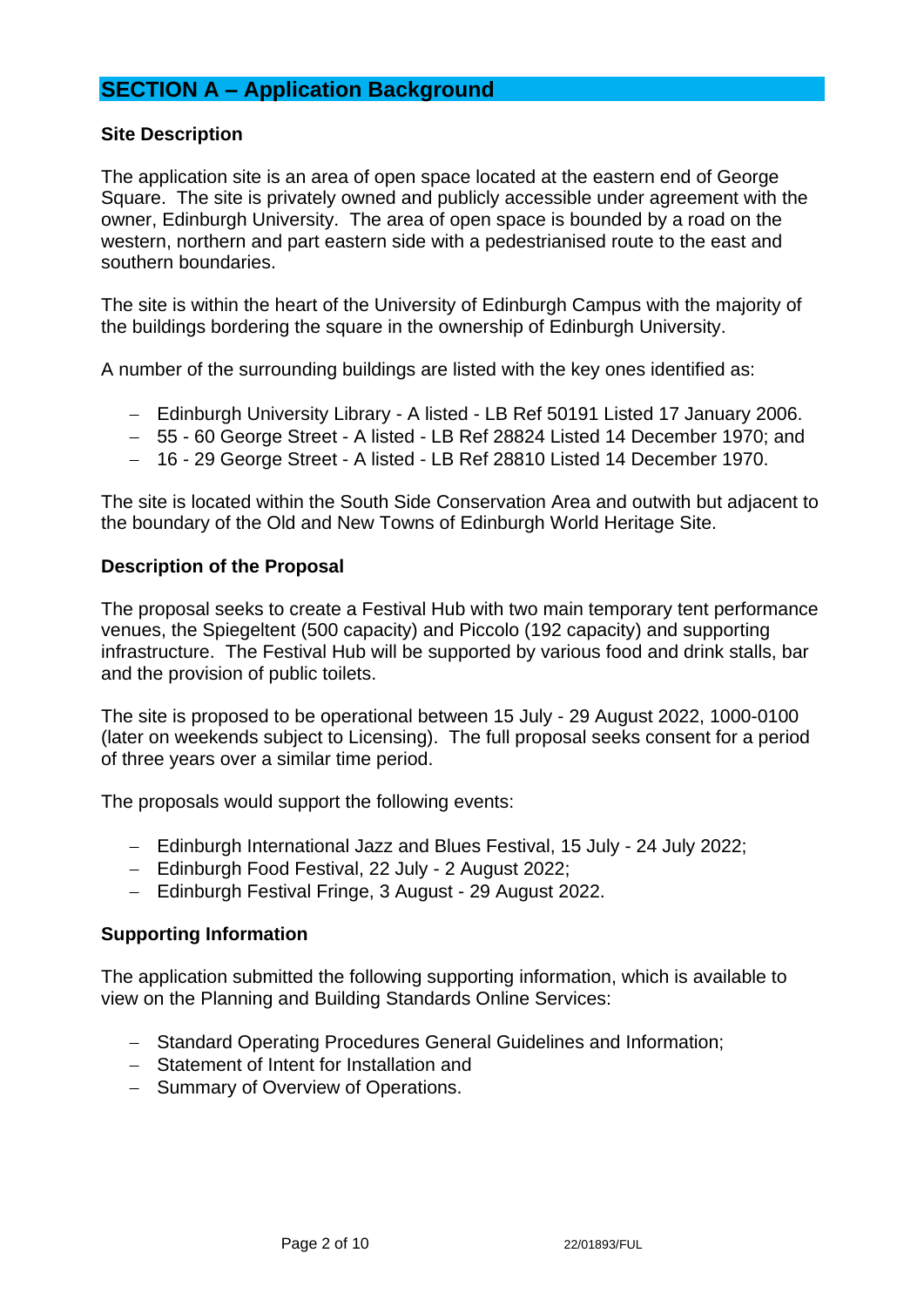## **Relevant Site History**

21/03380/FUL George Square Gardens 62 George Square **Edinburgh** 

The installation of 2x temporary venues and ancillary activities as part of Edinburgh Festival Fringe **Granted** 11 August 2021

### **Other Relevant Site History**

May 2022 - An application is currently pending consideration for the installation of two performance venues, a box office, bars, food traders and ancillary office and storage (Ref: 22/01363/FUL).

#### **Pre-Application process**

There is no pre-application process history.

#### **Consultation Engagement**

Refer to Appendix 1 for a summary of the consultation response.

### **Publicity and Public Engagement**

**Date of Neighbour Notification:** 27 April 2022 **Date of Renotification of Neighbour Notification:** Not Applicable **Press Publication Date(s):** 6 May 2022; **Site Notices Date(s):** 29 April 2022; **Number of Contributors: 1**

### **Section B - Assessment**

### **Determining Issues**

Due to the proposals relating to a listed building(s) and being within a conservation area, this report will first consider the proposals in terms of Sections 59 and 64 of the Planning (Listed Buildings and Conservation Areas) (Scotland) Act 1997 (the "1997 Heritage Act"):

- a) Is there a strong presumption against granting planning permission due to the proposals:
	- (i) harming the listed building or its setting? or
	- (ii) conflicting with the objective of preserving or enhancing the character or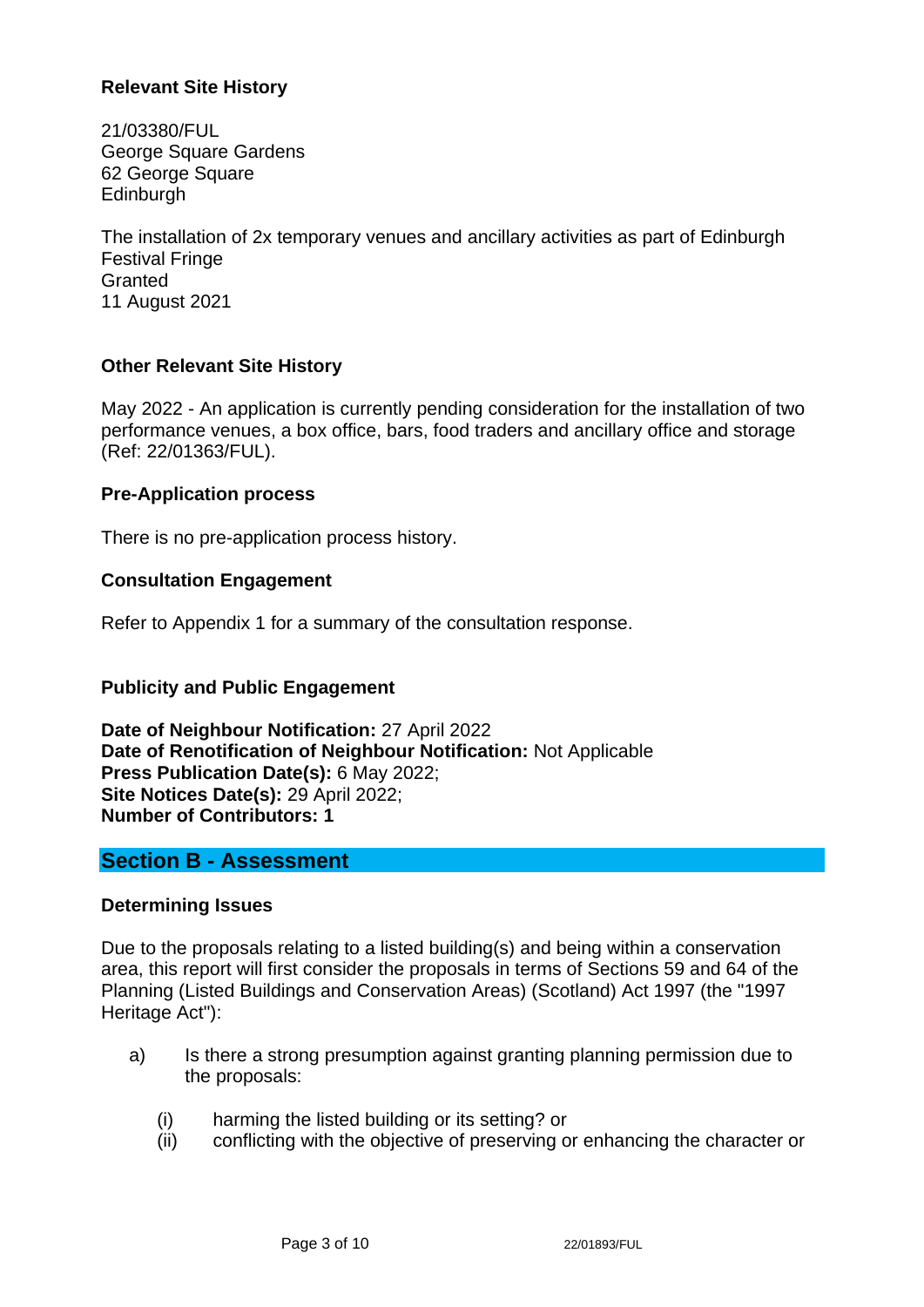b) If the strong presumption against granting planning permission is engaged, are there any significant public interest advantages of the development which can only be delivered at the scheme's proposed location that are sufficient to outweigh it?

This report will then consider the proposed development under Sections 25 and 37 of the Town and Country Planning (Scotland) Act 1997 (the 1997 Act):

If the proposal is in accordance with the development plan the determination should be to grant planning permission unless material considerations indicate otherwise?

If the proposal is not in accordance with the development plan the determination should be refuse planning permission unless material considerations indicate otherwise?

In the assessment of material considerations this report will consider:

the Scottish Planning Policy presumption in favour of sustainable development, which is a significant material consideration due to the development plan being over 5 years old;

- − equalities and human rights;
- − public representations and
- − any other identified material considerations.

### **Assessment**

To address these determining issues, it needs to be considered whether:

### **a) The proposals harm the listed building and its setting?**

The following HES guidance is relevant in the determination of this application:

− Managing Change - Setting

The Managing Change guidance states setting can be important to the way in which historic structures or places are understood, appreciated and experienced. It can often be integral to a historic asset's cultural significance.

Setting often extends beyond the property boundary or 'curtilage' of an individual historic asset into a broader landscape context. Development proposals should seek to avoid or mitigate detrimental impacts on the settings of historic assets.

Given the temporary nature of the proposal, it is considered there will be no harm to the surrounding listed buildings and their setting.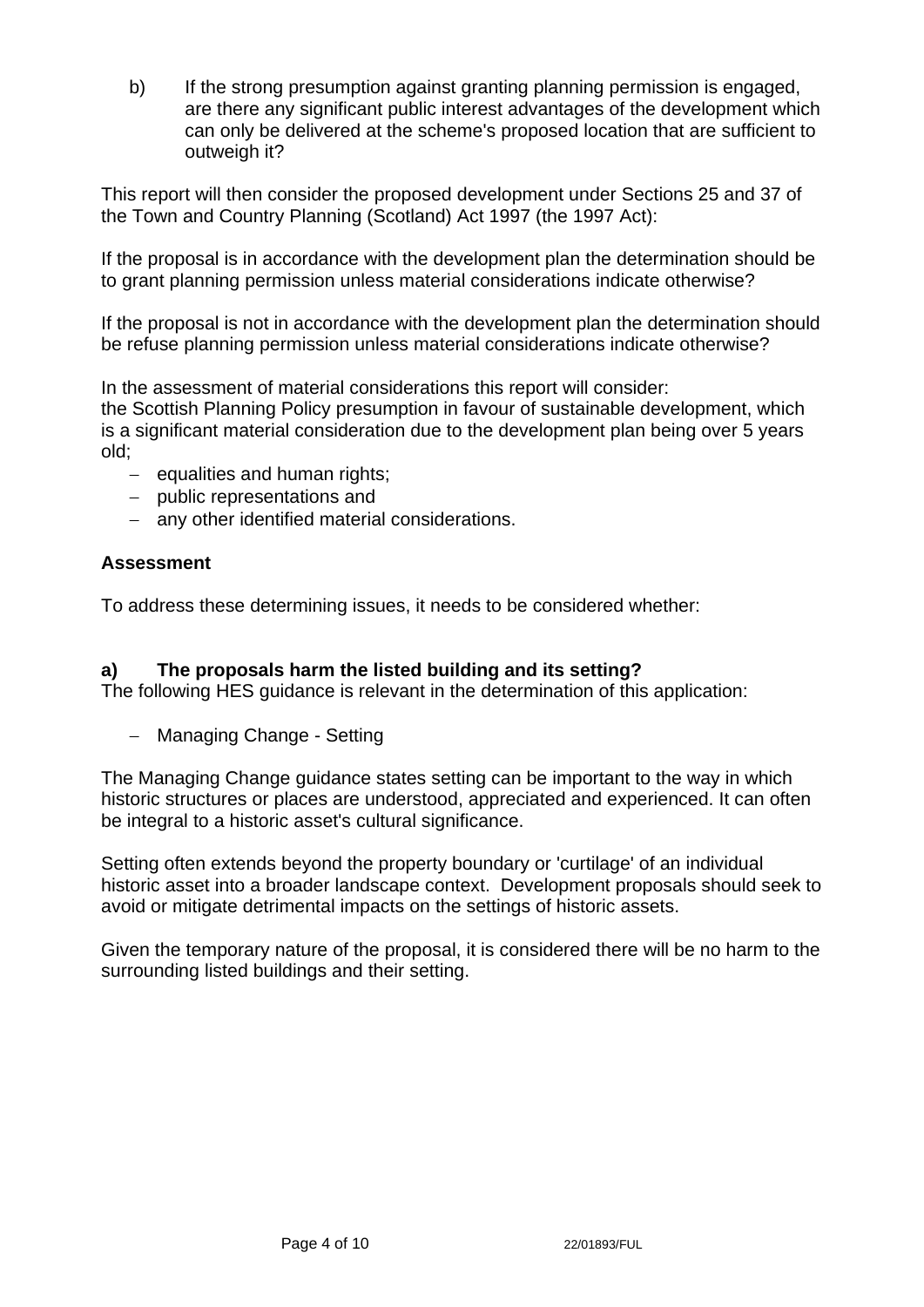## **Conclusion in relation to the listed building**

The proposal will have no detrimental impact on the setting of the neighbouring listed buildings. The proposal therefore is acceptable with regard to section 59(1) of the Planning (Listed Buildings and Conservation Areas) (Scotland) Act 1997.

### **b) The proposals harm the character or appearance of the conservation area?**

Section 64(1) of the Planning (Listed Buildings and Conservation Areas) (Scotland) Act 1997 states:

"In exercise, with respect to any buildings or other land in a conservation area, of any powers under any of the provisions in subsection (2), special attention shall be paid to the desirability of preserving or enhancing the character or appearance of that area."

The application site is located within the Second Expansion Area of the South Side Conservation Area. The South Side Conservation Area Character Appraisal emphasises the harmonious scale, massing and materials and the significance of key institutional buildings within the area.

The temporary nature of the proposal is a material factor in the assessment of any impact on the character or appearance of the conservation area. The structures will be set within the context of a larger area of open space and will not impact on the skyline. The proposals preserve the character and appearance of the South Side Conservation Area.

### **Conclusion in relation to the conservation area**

Overall, the proposal will not have an adverse impact on the character or appearance of the South Side Conservation Area and therefore is acceptable with regard to Section 64 of the Planning (Listed Buildings and Conservation Areas) (Scotland) Act 1997.

### **c) The proposals comply with the development plan?**

The development plan comprises the Strategic and Local Development Plans. The relevant Edinburgh Local Development Plan 2016 (LDP) policies to be considered are:

- − LDP Environment policies Env 3, Env 6 and Env 18;
- − LDP Design policies Des 1, Des 4 and Des 5 and
- − LDP Shopping and Leisure policy Ret 7.

The non-statutory 'Listed Buildings and Conservation Area' guidance is a material consideration that is relevant when considering policies Env 3 and Env 6.

#### Use

LDP Policy Ret 7 (Entertainment and Leisure Developments - Preferred Locations) seeks to ensure that entertainment and leisure developments can be integrated well with the surrounding environment, are easily accessible by sustainable transport modes and do not introduce unacceptable noise and late-night disturbance to local residents.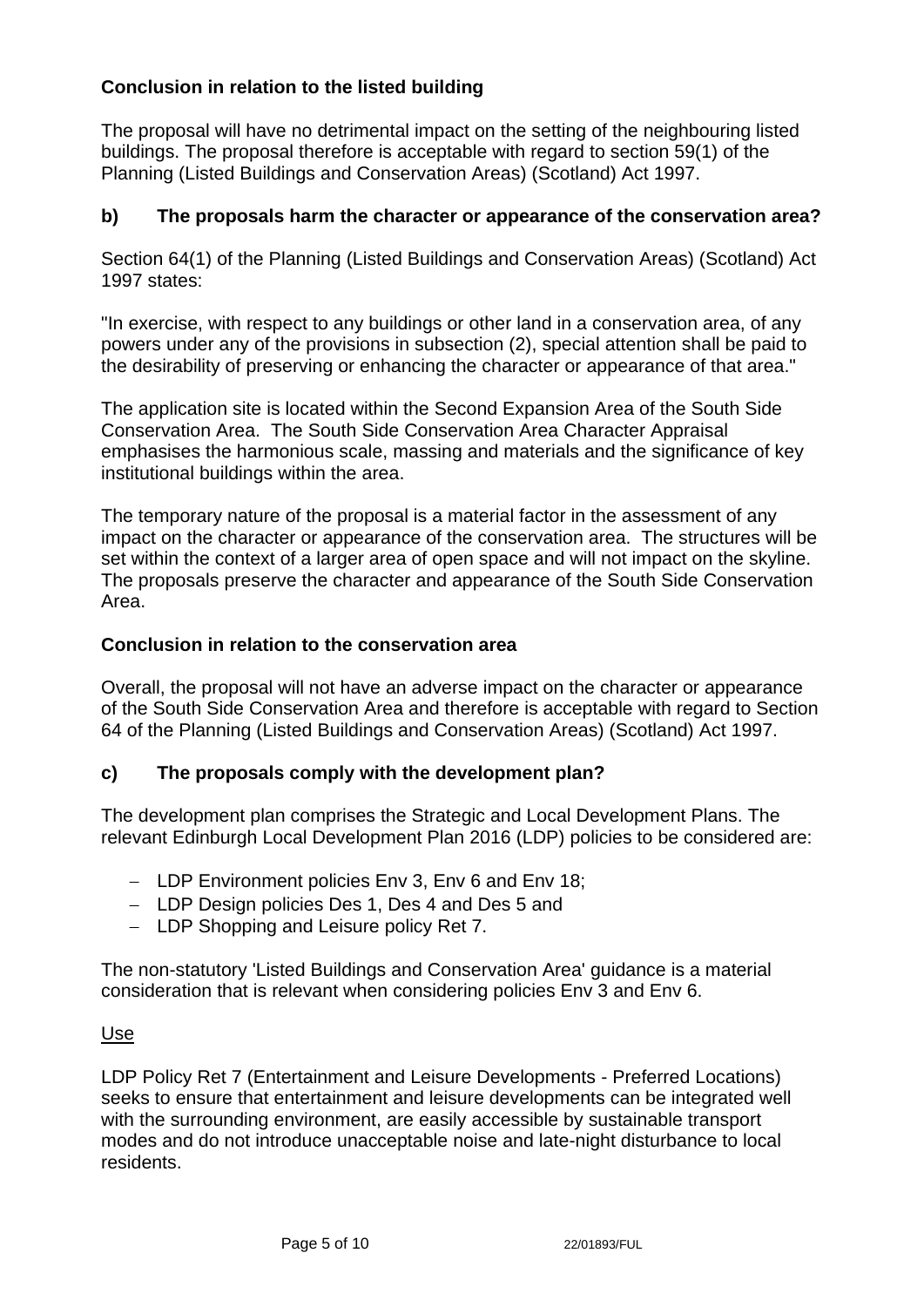The site is located within the City Centre in the Local Development Plan. It is considered the proposal can be well integrated into the surrounding environment with minimal impact on the historic environment. The proposal is located within a central location which is considered easily accessible by various sustainable modes of transport and no parking will be provided.

Impacts of noise and disturbance in relation to criterion b) are considered below.

The principle of development is considered acceptable given the temporary nature of the proposal and is supported in this location. The proposal complies with LDP Policy Ret 7.

#### Listed Buildings and Conservation Area

The impact on surrounding listed buildings and the conservation area has been assessed above and complies with LDP Policies Env 3 and Env 6.

#### Open Space and Trees

Policy Env 18 (Open Space Protection) seeks to control the loss of open space within the city. In particular, the provision of open space for the recreational needs of the residents is an integral part of the strategy. The supporting text to the policy advises that the Council "will only support development on open space in exceptional circumstances, where the loss would not result in detriment to the overall network and to open space provision in the locality."

A balanced decision has to be taken on whether the loss of the use of the open space for a short temporary period outweighs the recreational use of the site. The use of the site at George Square Gardens relates to an area of private open space and is not an area of public land. It is considered that these are exceptional times, and the Fringe requires support in delivering a programme in 2022. It is therefore considered that the temporary loss of the open space is justified in this instance.

It should also be noted that George Square Gardens has been used annually for many years as a Festival Fringe venue.

In addition, there are a number of trees within the gardens which are in close proximity to the proposed structures. The applicants have provided an additional document which outlines the tree sensitive areas and have advised of a tree exclusion zone that has been agreed with the University of Edinburgh as owners of the square.

The proposal complies with LDP Policy Env 18.

#### Amenity

LDP Policy Des 5 seeks to ensure that the amenity of neighbouring residents is not adversely affected by development. There are no residential properties immediately next to the part of the site that is proposed to be developed.

The applicant submitted a Noise Management Plan outlining their plans to limit noise pollution to the surrounding area. However, Environmental Protection have objected to this as they requested a full Noise Impact Assessment.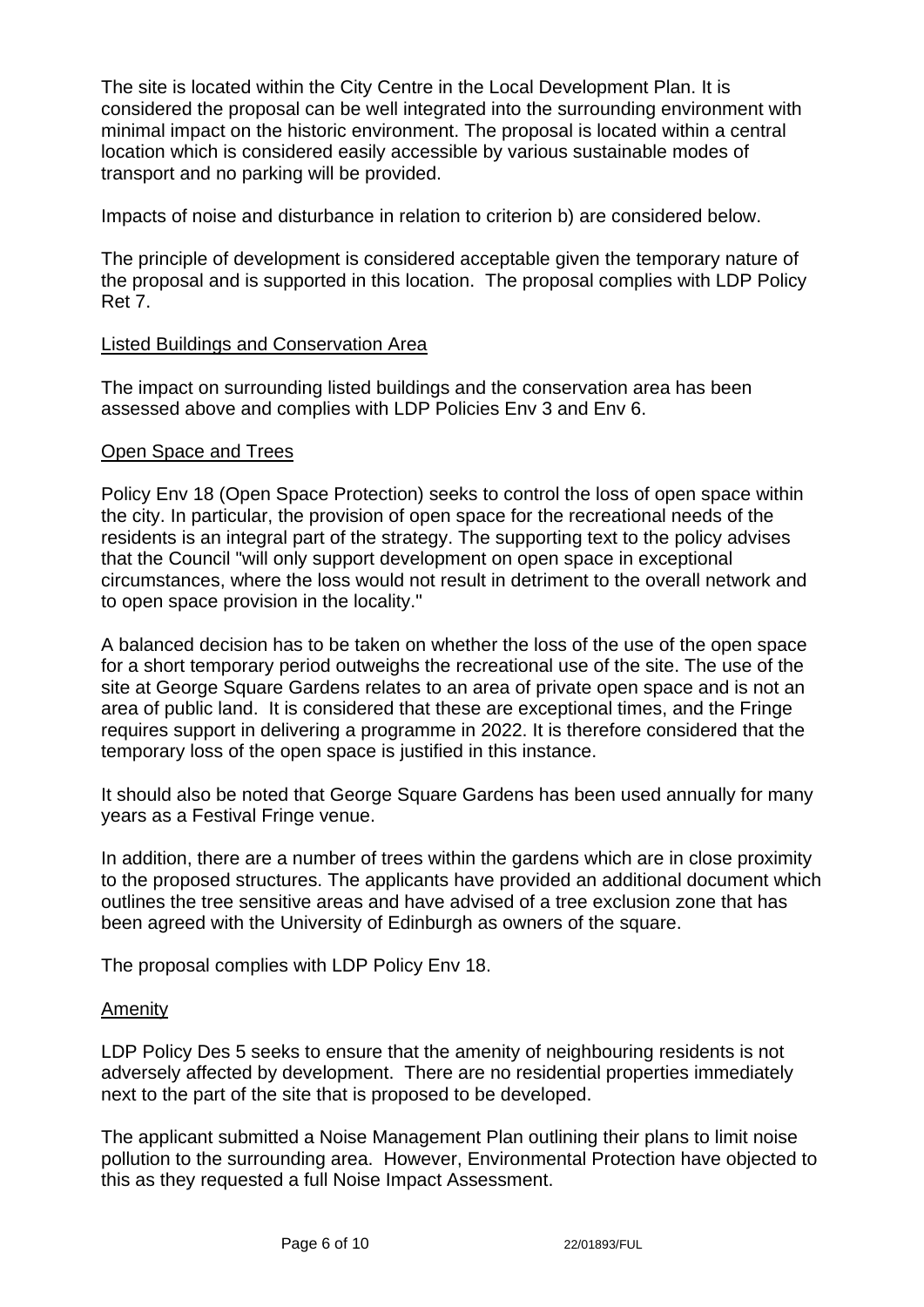On balance, a pragmatic approach must be taken as this is a very busy area during the festival, for a temporary period, and it is considered that overall the proposal is acceptable in planning terms and should be supported.

### Transport Implications

The proposal is located within a central location and no parking will be provided for the event. The site is considered to be in an accessible location with good transport links.

A number of the operational matters would be covered by any licensing/ temporary traffic orders.

## **Conclusion in relation to the Development Plan**

Overall, the proposals comply with the Local Development Plan and given the temporary nature of the proposal, is supported in this location. There are no material considerations that would outweigh this conclusion.

## **d) There are any other material considerations which must be addressed?**

The following material planning considerations have been identified:

### SPP - Sustainable development

Scottish Planning Policy (SPP) is a significant material consideration due to the LDP being over 5 years old. Paragraph 28 of SPP gives a presumption in favour of development which contributes to sustainable development. Paragraph 29 outlines the thirteen principles which should guide the assessment of sustainable development. Of particular importance in this case is the principle of giving due weight to net economic benefit.

The proposal complies with Paragraph 29 of SPP.

### Emerging policy context

The Draft National Planning Framework 4 is being consulted on at present and has not been adopted. As such, little weight can be attached to it as a material consideration in the determination of this application.

While City Plan 2030 represents the settled will of the Council, it has not yet been submitted to Scottish Ministers for examination. As such, little weight can be attached to it as a material consideration in the determination of this application.

### Equalities and human rights

Due regard has been given to section 149 of the Equalities Act 2010. No impacts have been identified.

Consideration has been given to human rights. No impacts have been identified through the assessment and no comments have been received in relation to human rights.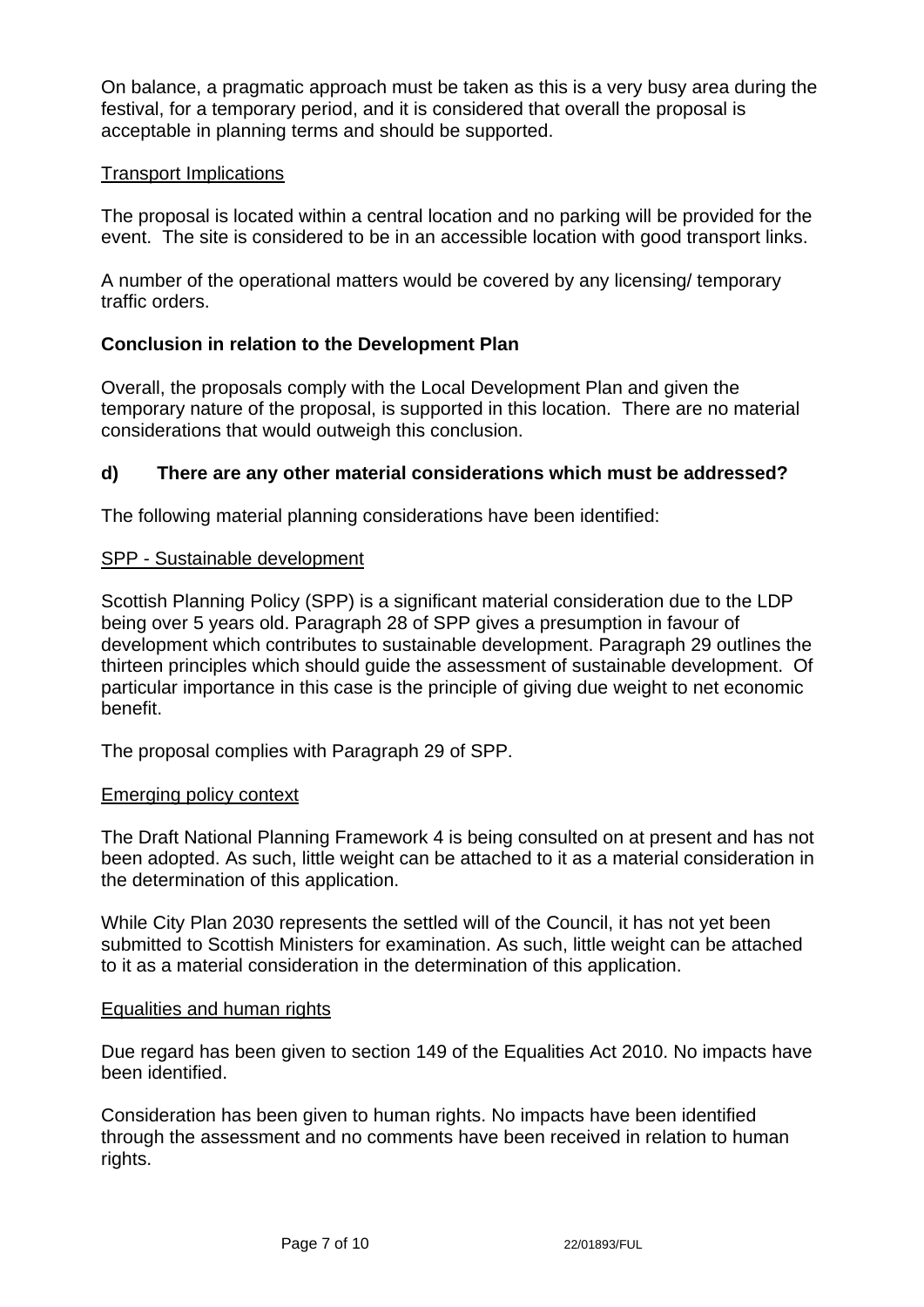### Public representations

One neutral representation was received and is summarised below:

#### *material considerations*

- Inappropriate for a 3 year consent as tree safety is inadequate and the request for a Noise Impact Assessment - addressed in section c) Open Space and Trees and Amenity;
- − Soft surfaced areas should not be used for infrastructure-heavy events due to the damage to the ground and loss of amenity space - addressed in section c) Open Space and Trees;
- − Concerns over impact on trees addressed in section c) Open Space and Trees;
- − Ancillary infrastructure should be removed from the gardens to surrounding hardstanding - addressed in section c) Use and Open Space and Trees.

#### *non-material considerations*

- The past history of occupation of the site should not be a material consideration as no planning consent has ever been sought for these operations (apart from last year);
- − The Tree Safety Plan is not comprehensive and inadequate.

#### **Conclusion in relation to identified material considerations**

The proposal fully addresses the material considerations as set out above.

#### **Overall conclusion**

The proposal is acceptable with regards to the Planning (Listed Buildings and Conservation Areas) (Scotland) Act 1997 and complies with the development plan. The proposed temporary nature of the development is considered acceptable in this location. There are no material considerations which outweigh this conclusion.

## **Section C - Conditions/Reasons/Informatives**

The recommendation is subject to the following;

#### **Conditions:-**

1. The planning permission hereby granted for the use of the land is granted for a maximum period of 45 days during the months of July and August for 2022,2023 and 2024. Details of the dates shall be submitted and approved by the planning authority prior to erection of the temporary structures for 2023 and 2024.

Thereafter any temporary structures shall be removed within 14 days of the expiry of the temporary planning period each year

#### **Reasons**: -

1. In recognition of the temporary nature of the proposals.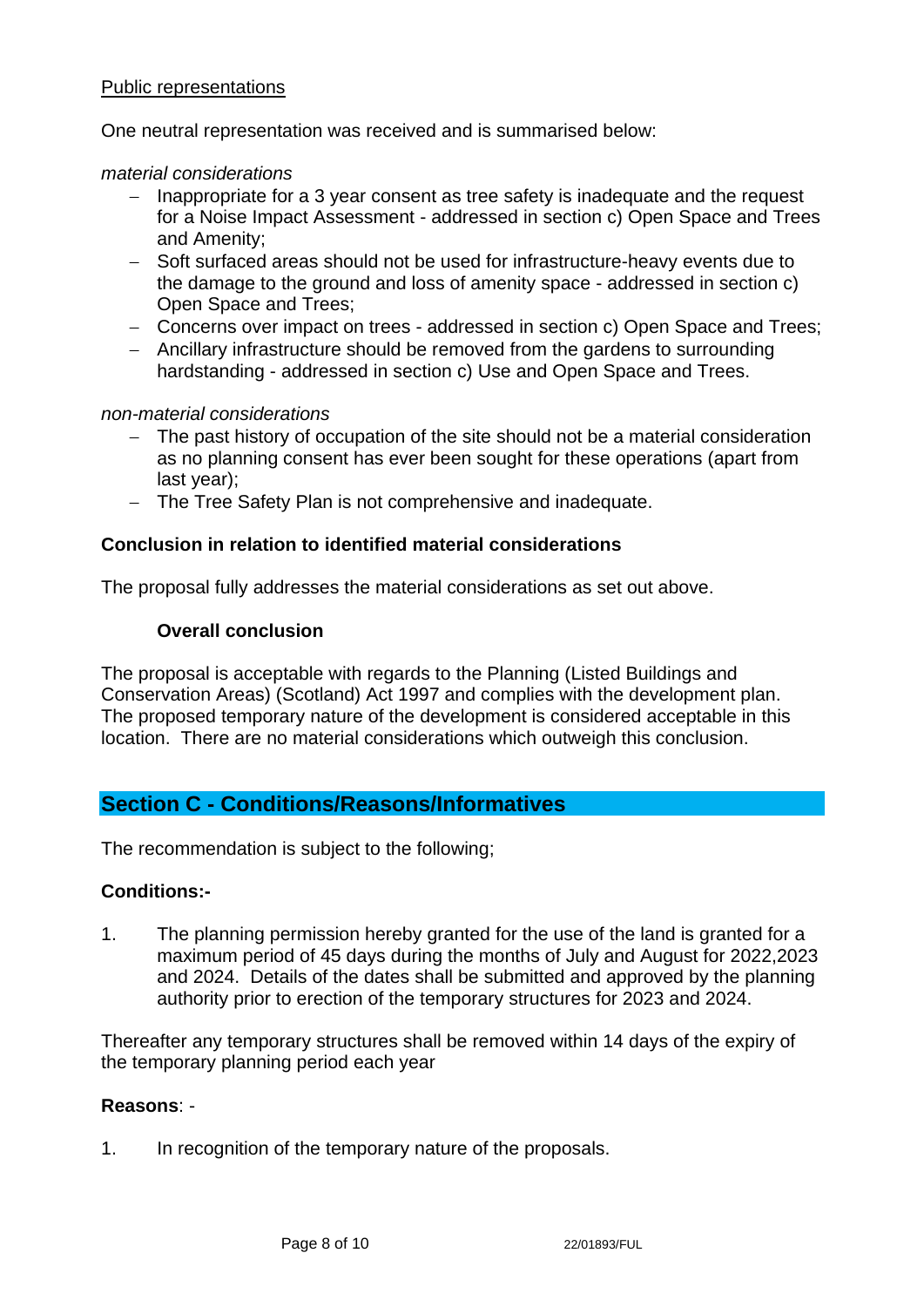## **Informatives**

It should be noted that:

- 1. No development shall take place on the site until a 'Notice of Initiation of Development' has been submitted to the Council stating the intended date on which the development is to commence. Failure to do so constitutes a breach of planning control, under Section 123(1) of the Town and Country Planning (Scotland) Act 1997.
- 2. As soon as practicable upon the completion of the development of the site, as authorised in the associated grant of permission, a 'Notice of Completion of Development' must be given, in writing to the Council.

#### **Background Reading/External References**

To view details of the application, go to the Planning Portal

**Further Information -** [Local Development Plan](https://www.edinburgh.gov.uk/local-development-plan-guidance-1/edinburgh-local-development-plan/1)

**Date Registered: 26 April 2022**

#### **Drawing Numbers/Scheme**

01-06

Scheme 1

**David Givan Chief Planning Officer PLACE The City of Edinburgh Council**

Contact: Nicola Orr, Planning Officer E-mail:nicola.orr@edinburgh.gov.uk